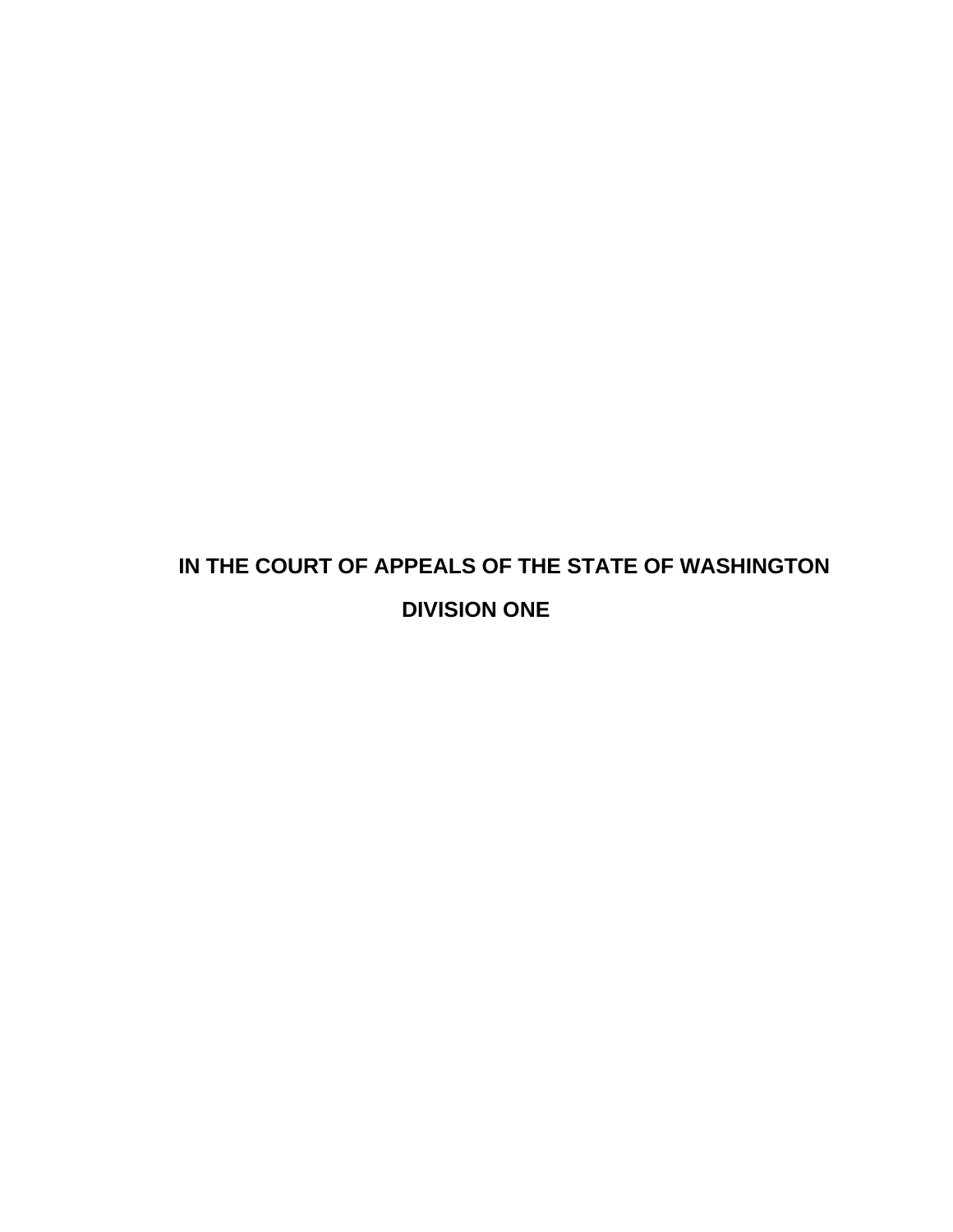CHRIS YOUNG as an individual person and as the personal representative of the ESTATE OF JEFFRY YOUNG, )

Appellant,

JOE DUENAS, chief of tribal police and BENJAMIN R. ISADORE, security officer,

v.

Defendants, )

)

JOSEPH S. FITZPATRICK,

police officer; CHRISTOPHER E. DAUSCH, police officer; JOHN SCRIVNER, police officer; and JOHN ) DOE(s), additional police officers, )

Respondents.

No. 66969-9-I

ORDER GRANTING

## MOTION TO PUBLISH

 $\left( \right)$ 

)

)

)

)

)

)

)

)

)

)

)

)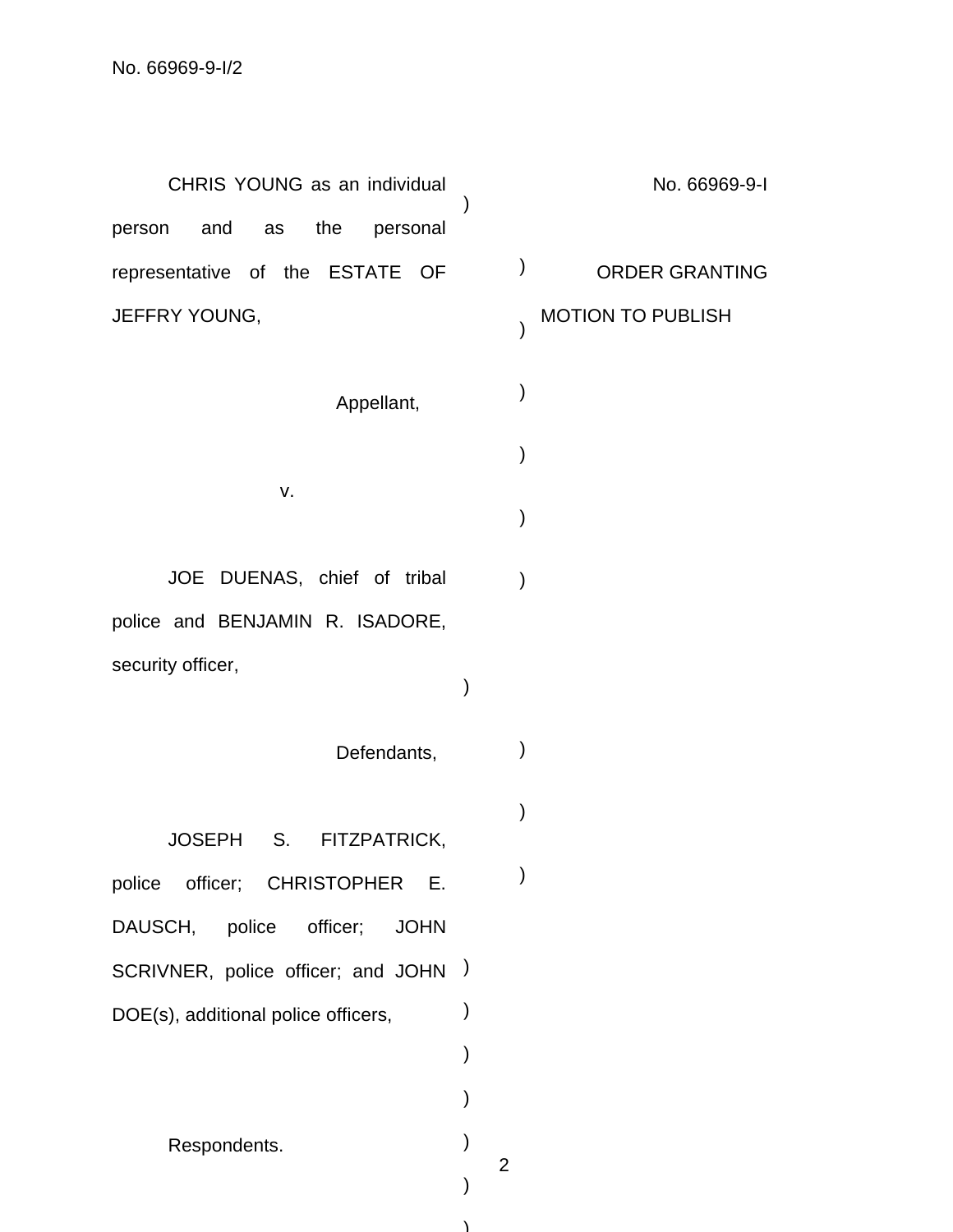The respondents, Joseph Fitzpatrick, Christopher Dausch, and John Scrivner, having filed their motion to publish, and appellant, Chris Young, having filed his response to the respondent's motion to publish herein, and a panel of the court having reconsidered its prior determination not to publish the opinion filed for the above entitled matter on September 12, 2011, and finding that it is of precedential value and should be published; now, therefore it is hereby

ORDERED that the written opinion filed September 12, 2011, shall be published and printed in the Washington Appellate Reports.

DATED this day of \_\_\_\_\_\_\_\_\_\_\_\_\_\_\_, 2011.

Appelvick J

Judge

# **IN THE COURT OF APPEALS OF THE STATE OF WASHINGTON**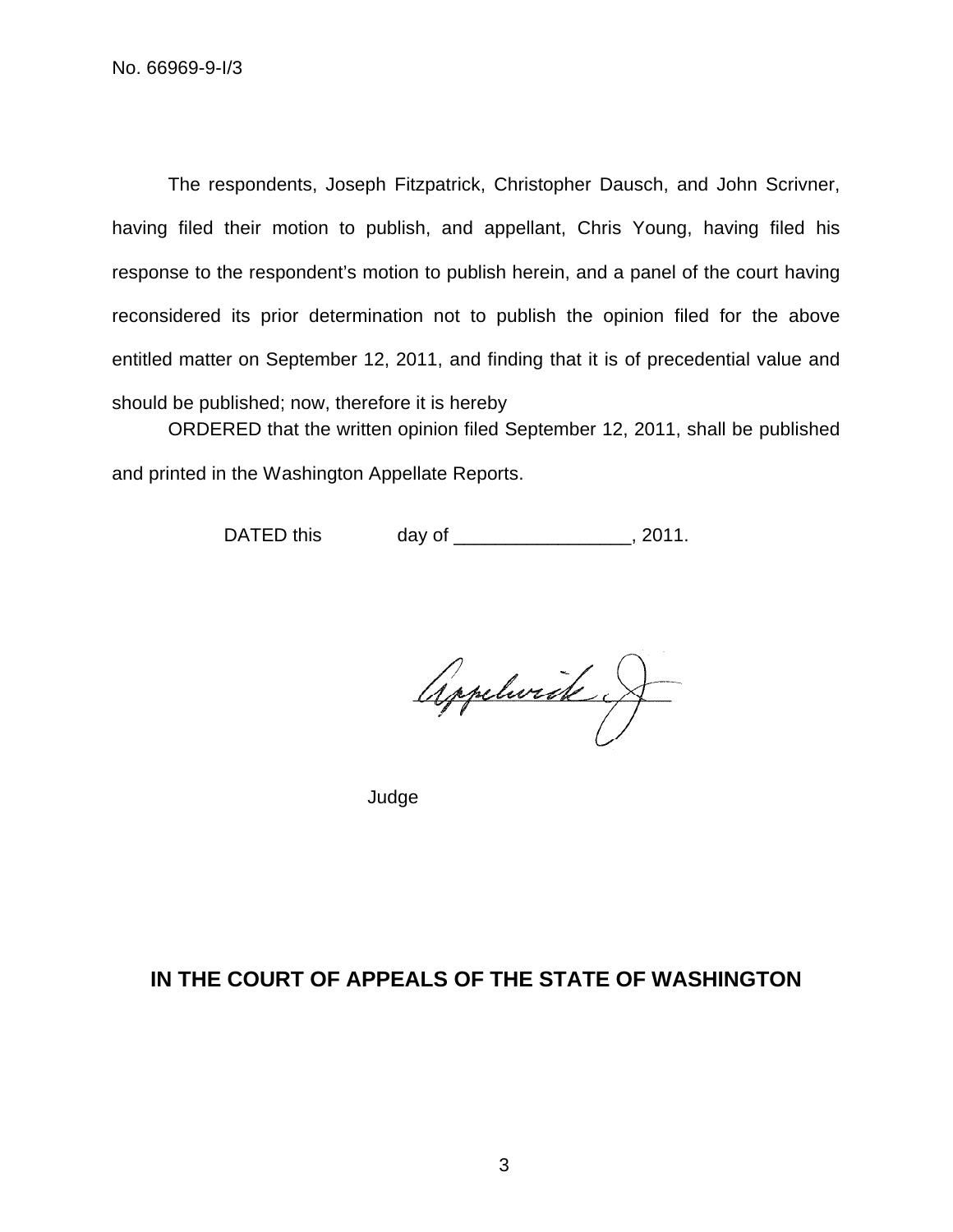| CHRIS YOUNG as an individual person<br>and as the personal representative of the<br><b>ESTATE OF JEFFRY YOUNG,</b>                                                    | No. 66969-9-1<br><b>DIVISION ONE</b> |
|-----------------------------------------------------------------------------------------------------------------------------------------------------------------------|--------------------------------------|
| Appellant,<br>v.                                                                                                                                                      | PUBLISHED OPINION                    |
| JOE DUENAS, chief of tribal police and<br>BENJAMIN R. ISADORE, security officer,<br>Defendants,                                                                       |                                      |
| JOSEPH S. FITZPATRICK, police officer;<br>CHRISTOPHER E. DAUSCH, police<br>officer; JOHN SCRIVNER, police officer;<br>and JOHN DOE(s), additional police<br>officers, |                                      |
| Respondents.                                                                                                                                                          | FILED: September 12, 2011            |
|                                                                                                                                                                       |                                      |

Appelwick, J. — Chris Young appeals the trial court's CR 12(b)(1) dismissal of his claims for lack of subject matter jurisdiction. He argues that the defendant tribal police officers present at the time of his brother's death are not protected by the Puyallup Tribe's sovereign immunity and that the state should have subject matter jurisdiction over the case. Because the officers acted in their official capacity and within the scope of the tribe's authority, the trial court properly dismissed based on sovereign immunity. We affirm.

# FACTS

The Puyallup Tribe is a federally recognized sovereign tribe. The Tribal Health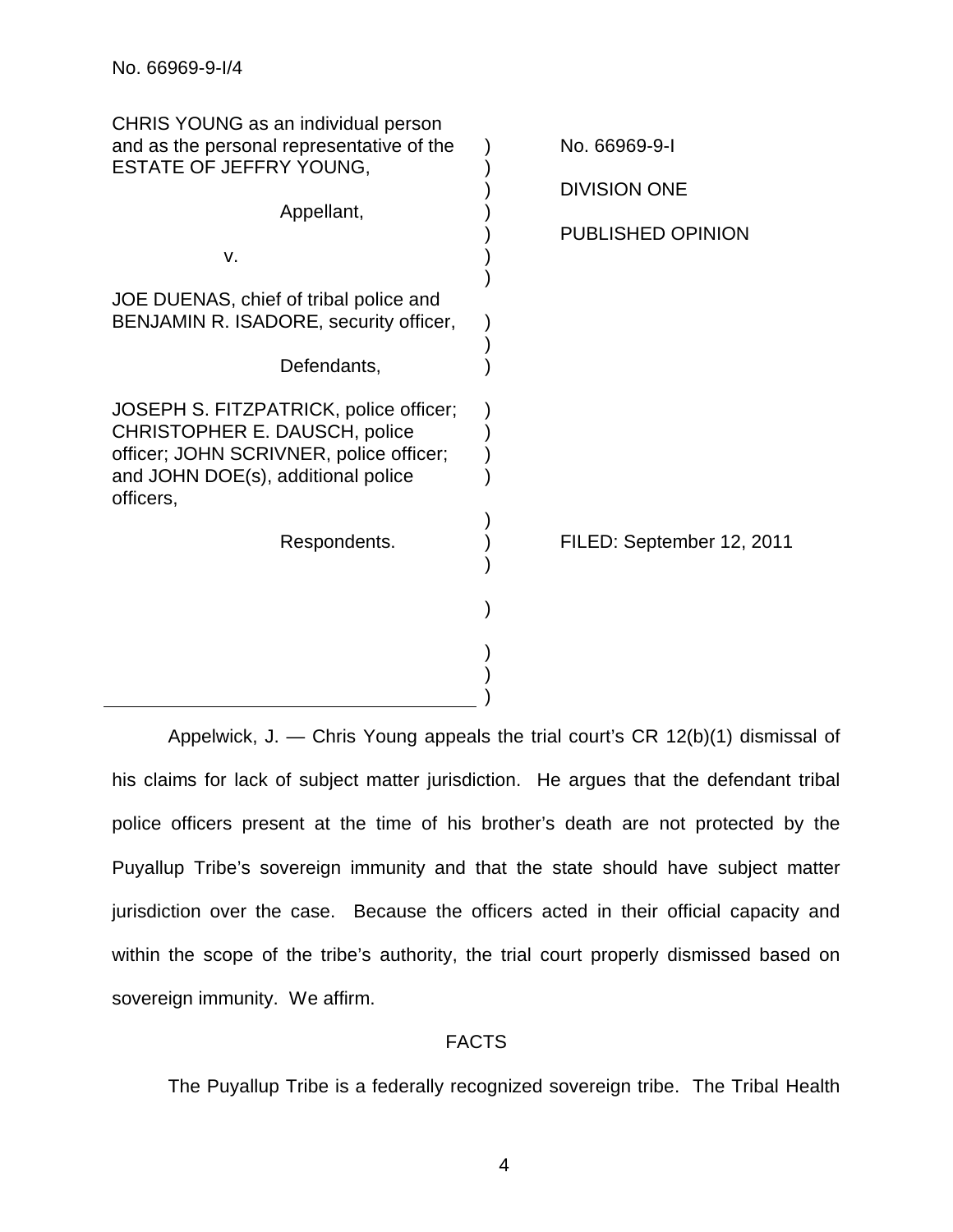No. 66969-9-I/5

Authority operated an inpatient drug and treatment center, located on trust land on the Puyallup reservation. On May 12, 2007, Jeffry Young arrived at the treatment center and posed as a medical doctor, attempting to gain access and to see patients. He acted in a bizarre and irrational manner. The residential attendant, Wade Iverson, denied Jeffry Young access to the facility. When Jeffry Young refused to leave the premises, Iverson called a security officer, Benjamin Isadore, for assistance. Jeffry Young again refused to leave the premises. Isadore, fearing for Jeffry Young's safety and the safety of the patients, called the Puyallup Tribal Police for assistance.

Officer John Scrivner was first to arrive, followed by Officers Joseph Fitzpatrick and Christopher Dausch. Isadore indicated to the officers with a hand symbol that he believed Jeffry Young to be mentally ill. Jeffry Young continued to act erratically, refusing to leave or comply with instructions. The officers made the decision to detain him. Jeffry Young resisted and struggled. Officers brought him to the ground, stunning him with a stun gun so that they could apply restraints. Shortly afterwards, officers noticed Jeffry Young was not breathing. They checked his pulse and determined that he had died. The Pierce County Medical Examiner concluded that the cause of death was excited delirium syndrome. His death was classified as accidental.

Chris Young first brought his suit in Puyallup Tribal Court in April 2009, pursuant to the Puyallup tribal tort claims act, chapter 4.12 Puyallup Tribal Codes. That complaint named the Puyallup Tribe and the individual police officers and sought monetary damages, alleging several causes of action such as negligence and wrongful death. In January 2010, Young voluntarily moved to dismiss the suit from tribal court,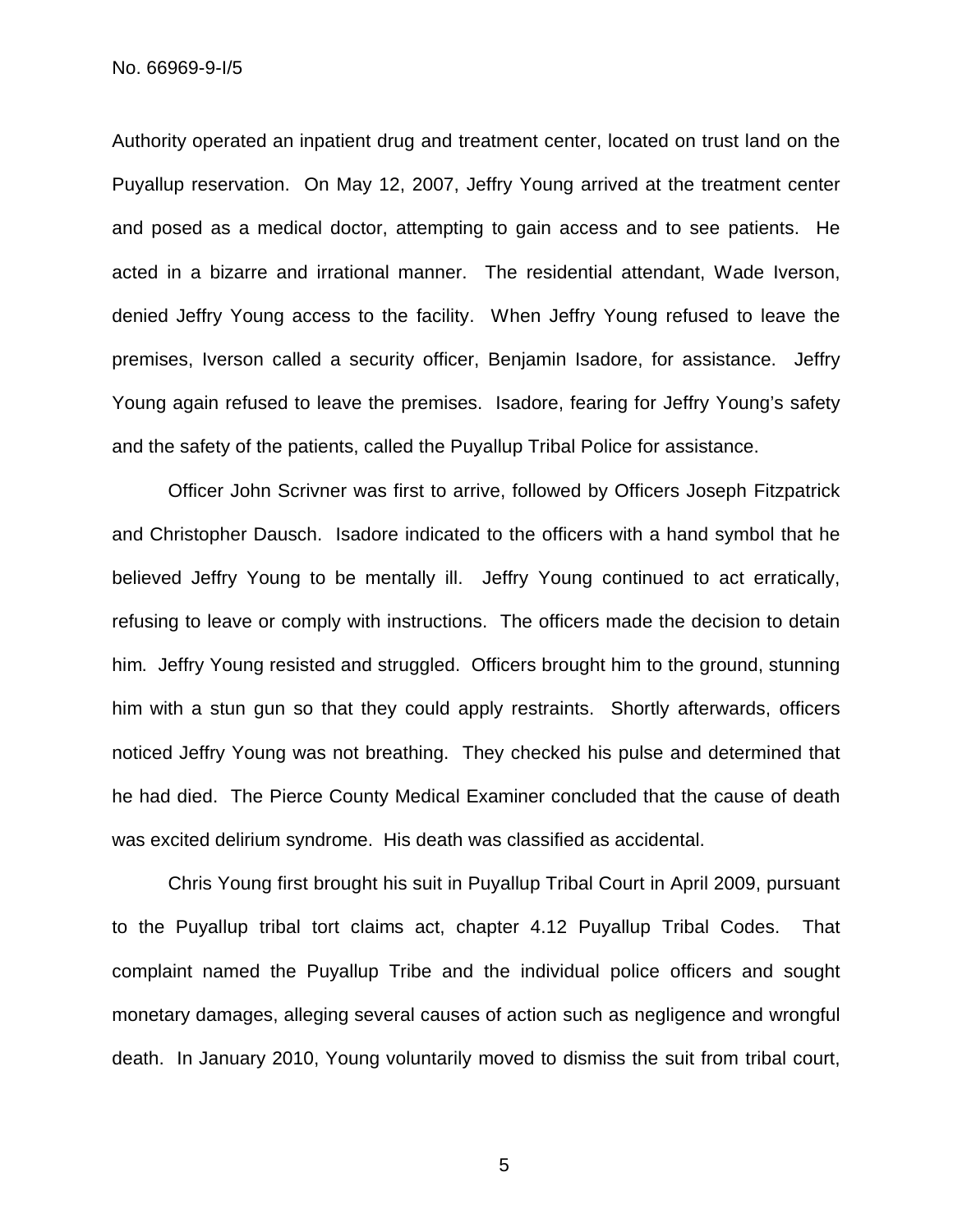and the court granted the motion.

On February 9, 2010, Young filed this action instead, in Pierce County Superior Court. He removed the tribe as a defendant and instead named the three responding police officers; the chief of Tribal Police, Joe Duenas; and the security officer, Isadore. The complaint sought monetary damages based on the following claims: (1) excessive force; (2) loss of consortium; (3) violation of civil rights (Constitution); (4) violation of civil rights (42 USC § 1983); (5) attorney fees and expert witness fees; (6) wrongful death; (7) negligent hiring/retention/training. The defendants filed motions to dismiss under CR 12(B)(1) for lack of subject matter jurisdiction. The trial court conducted a hearing and granted the motions to dismiss. Young filed a motion for reconsideration. The trial court again conducted a hearing and denied the motion for reconsideration.

Young timely appealed. On appeal, Young stipulated to the dismissal of Duenas and Isadore and to the dismissal of the negligent hiring/retention/training claim. We granted that motion, subject to the requirement that Young pay associated fees incurred. Thus, the only remaining named defendants on appeal are the three responding police officers, Fitzpatrick, Dausch, and Scrivner.

## **DISCUSSION**

The existence of subject matter jurisdiction over a party asserting tribal sovereign immunity is a question of law, which we review de novo. Foxworthy v. Puyallup Tribe of Indians Ass'n, 141 Wn. App. 221, 225, 169 P.3d 53 (2007), review granted, 164 Wn.2d 1019, 195 P.3d 89 (2008).

I. Dismissal For Lack of Subject Matter Jurisdiction Based on Sovereign Immunity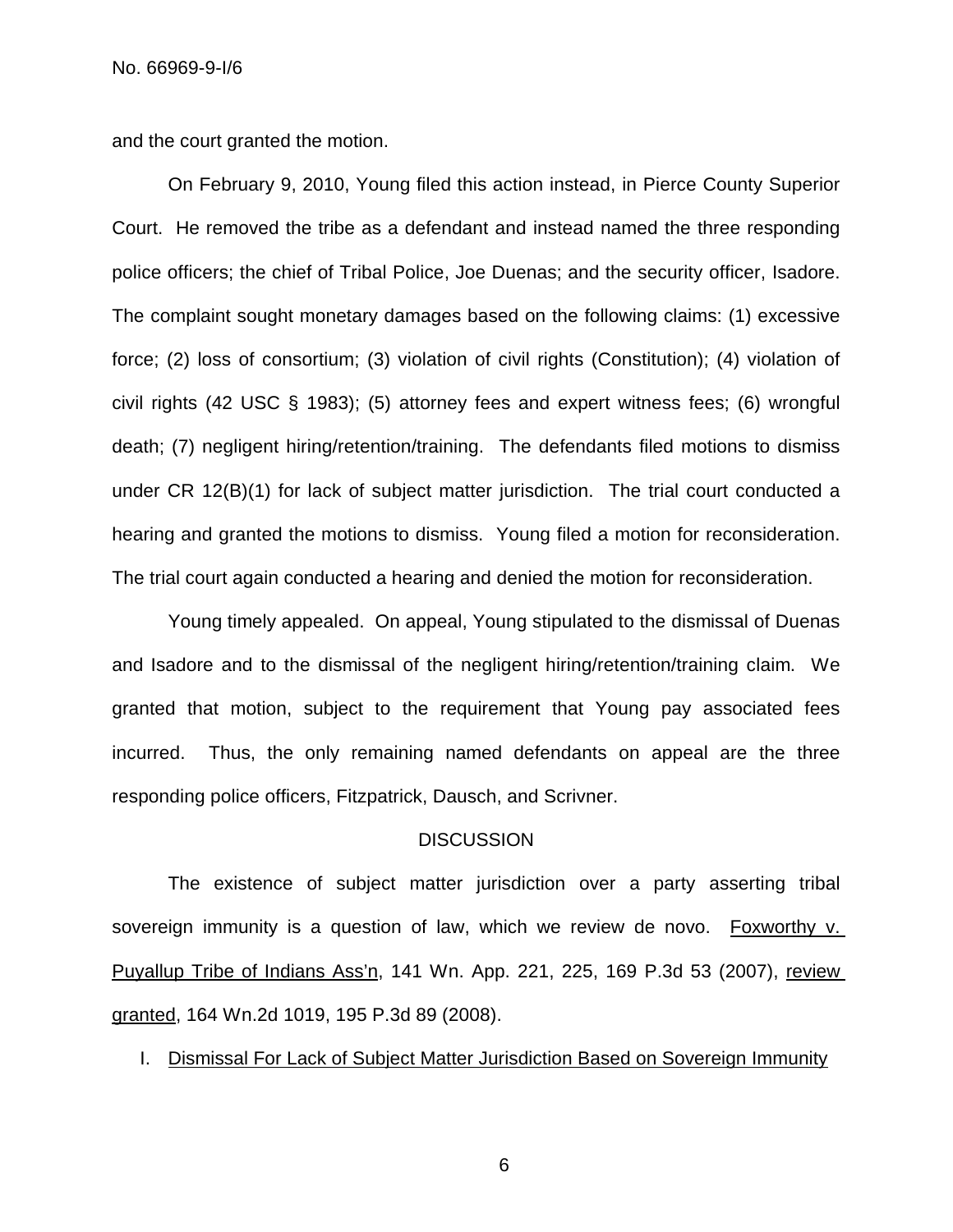No. 66969-9-I/7

An Indian tribe has the undisputed authority to "'employ police officers to aid in the enforcement of tribal law and in the exercise of tribal power.'" State v. Schmuck, 121 Wn.2d 373, 382, 850 P.2d 1332 (1993) (quoting Ortiz-Barraza v. United States, 512 F.2d 1176, 1179 (9th Cir 1975)). Tribal police officers have the authority as employees of the tribe to briefly detain both Indians and non-Indians on the reservation until the status of the trespasser can be determined. Id. at 382-83. Schmuck also reaffirmed tribes' rights to exclude persons from tribal lands and to detain alleged criminal offenders and turn them over to government officials for prosecution. Id. at 386-87 (citing Oliphant v. Suquamish Indian Tribe, 435 U.S. 191, 98 S. Ct. 1011, 55 L. Ed. 2d 209 (1978) and Duro v. Reina, 495 U.S. 676, 110 S. Ct. 2053, 109 L. Ed. 2d 693 (1990)). "'The tribes also possess their traditional and undisputed power to exclude persons whom they deem to be undesirable from tribal lands. . . . Tribal law enforcement authorities have the power to restrain those who disturb public order on the reservation, and if necessary, to eject them." Id. at 387 (alteration in original) (quoting Duro, 495 U.S. at 696-97).

Under federal law, tribal sovereign immunity comprehensively protects recognized American Indian tribes from suit absent explicit and unequivocal waiver or abrogation by congress. Wright v. Colville Tribal Enter. Corp., 159 Wn.2d 108, 112, 147 P.3d 1275 (2006); Santa Clara Pueblo v. Martinez, 436 U.S. 49, 59, 98 S. Ct. 1670, 56 L. Ed. 2d 106 (1978). This protects tribes from suit involving both governmental and commercial activities, whether those actions are conducted on or off of a reservation. Wright, 159 Wn.2d at 112 (citing Kiowa Tribe of Okla. v. Mfg. Techs.,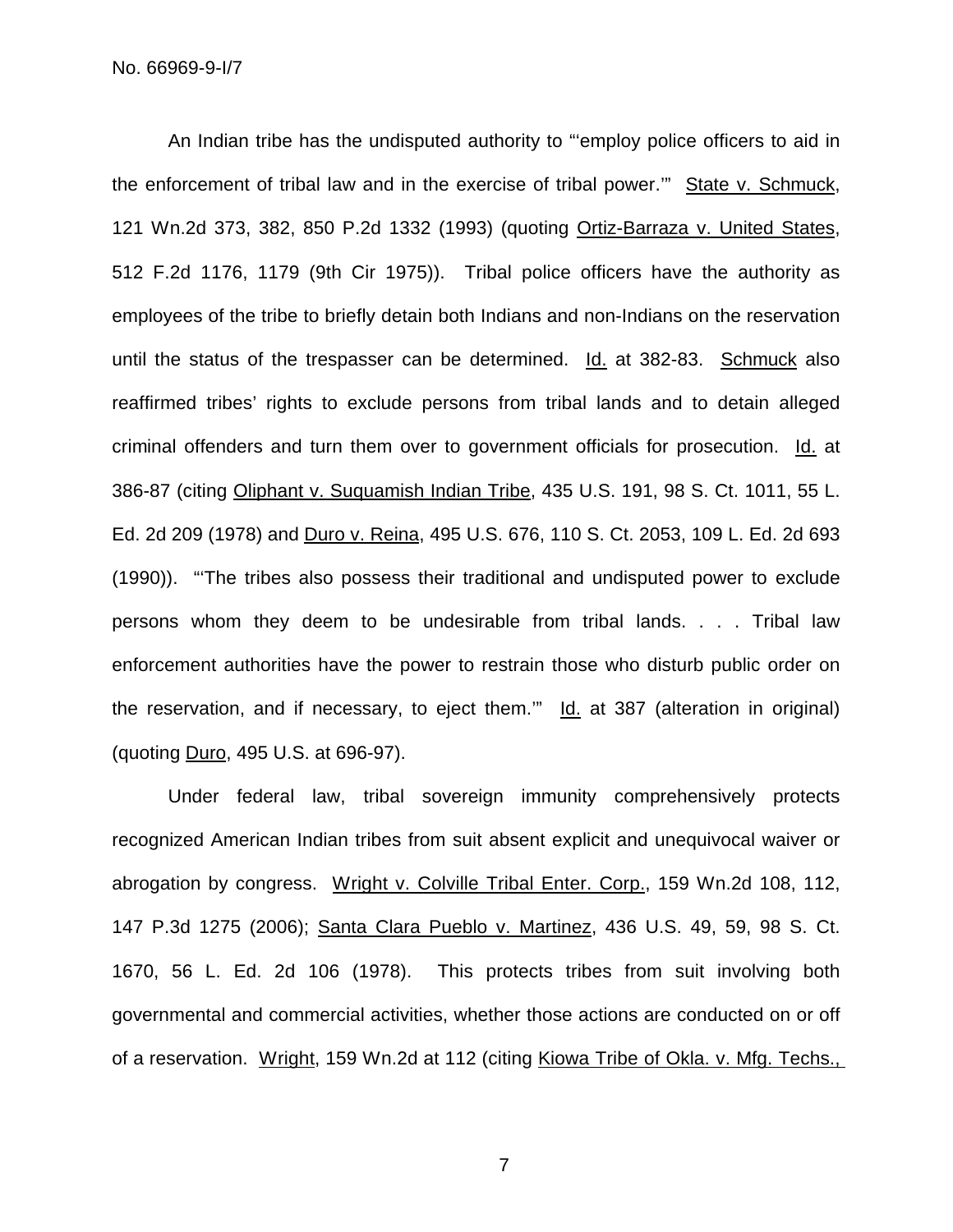Inc., 523 U.S. 751, 754-55, 118 S. Ct. 1700, 140 L. Ed. 2d 981 (1998).

Young concedes that the tribe has sovereign immunity, but argues first that the three named police officers should be held personally liable for their conduct under a theory of agency. He sued the officers both "in their individual capacity and in their official capacity as agents/employees of the Tribe." But, the record shows that the tribal police, the Bureau of Indian Affairs, and the Piece County Prosecutor's Office all found that the officers were carrying out their duties in a lawful and proper way. No evidence directly contradicts this conclusion or suggests they acted in their individual capacity. Sovereign immunity extends not only to the tribe itself, but also to tribal officers and tribal employees, as long as their alleged misconduct arises while they are acting in their official capacity and within the scope of their authority. Wright, 159 Wn.2d at 116; Cook v. AVI Casino Enters., Inc., 548 F.3d 718, 726-27 (9th Cir. 2008), cert. denied, 129 S. Ct. 2159, 173 L. Ed. 2d (2009).

The principles that motivate the immunizing of tribal officials from suit—protecting an Indian tribe's treasury and preventing a plaintiff from bypassing tribal immunity merely by naming a tribal official—apply just as much to tribal employees when they are sued in their official capacity. . . . Plaintiffs . . . cannot circumvent tribal immunity through "a mere pleading device."

Cook, 548 F.3d at 727 (quoting Will v. Michigan, 491 U.S. 58, 70-71, 109 S. Ct. 2304, 105 L. Ed. 2d 45 (1989)).

Young relies on the fact of death to establish an inference that the officers acted outside the scope of their authority. But, even if the fact of death established a prima facie case of misconduct outside the scope of authority, the misconduct of the tribal officer in discharge of his official duty still falls within the scope of tribal immunity. The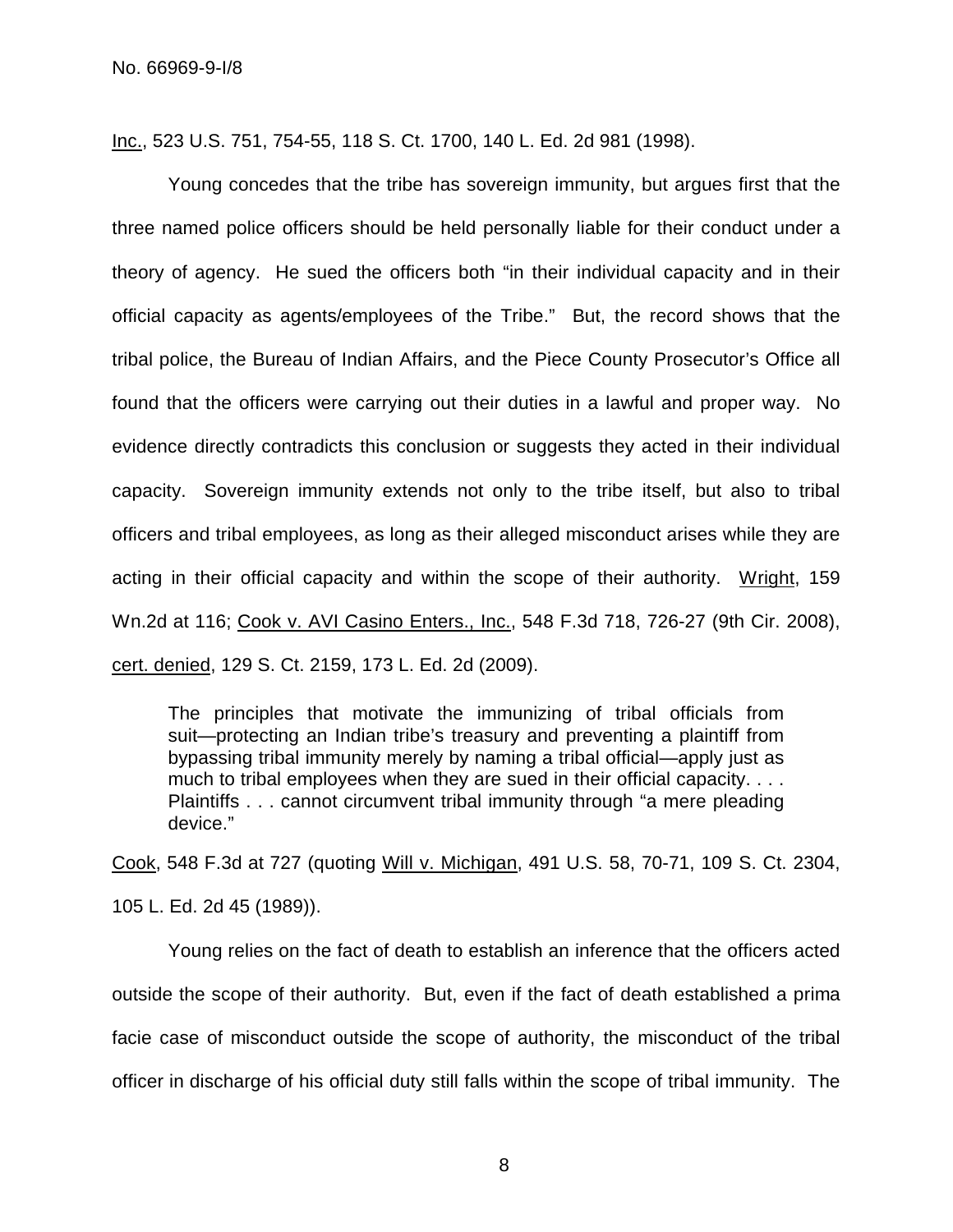Ninth Circuit Court of Appeals considered a similar issue arising from a non-Indian's claim against a tribal police officer. Linneen v. Gila River Indian Cmty., 276 F.3d 489, 491 (9th Cir. 2002). The plaintiffs in that case alleged the officer, while on tribal property, unlawfully detained them, held them in custody for three hours, and threatened them. Id. The court concluded that "the suit arises from defendant['s] alleged misconduct during his *official duties* as a tribal ranger on the Community's land. Congress has not abrogated tribal sovereign immunity for such acts committed on tribal land by a tribal officer." Id. at 492 (emphasis added). Here, the exact same reasoning applies. Officers Fitzpatrick, Dausch, and Scrivner were tribal employees, acting in their official capacity, for the protection and benefit of the tribe. The fact that Young died before being surrendered to non-tribal authorities does not affect the immunity of the tribe or the officers.

Young argues that U.S. Supreme Court case law supports his assertion that a state court should have subject matter jurisdiction over this case. He relies principally on Montana v. United States, and its general rule that an Indian tribe does not have the sovereign power to regulate non-Indians within the boundaries of the reservation. 450 U.S. 544, 564-65, 101 S. Ct. 1245, 67 L. Ed. 2d 493 (1981). But, Young's reliance on Montana is misplaced. First, as discussed above, the tribe, and thus the officers, had the authority to detain Jeffry Young, a non-Indian. Schmuck, 121 Wn.2d at 382-83. And, second, here it is not the Puyallup tribe attempting to assert any regulatory authority over a nonmember, but instead it is Young, a nonmember, attempting to sue the tribe in a civil suit in state court. The parties dispute the applicability both of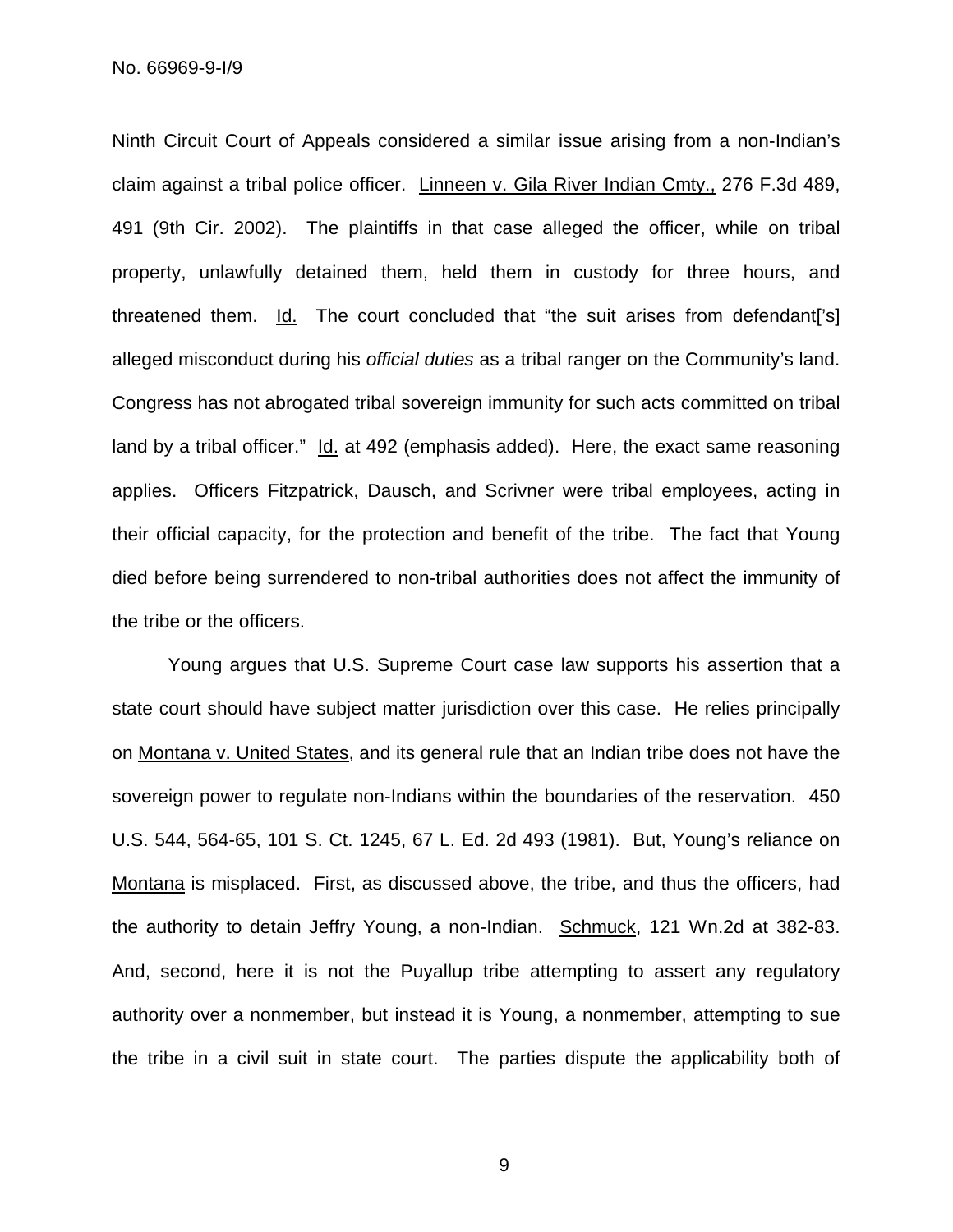Montana generally and of its two exceptions for when a tribe may exercise authority over nonmembers.<sup>1</sup> But, we decline to address these arguments. Montana is inapplicable here and does not support Young's argument that state courts have jurisdiction over his case.

The sovereign right of self-governance requires "'an accommodation between the interest of the Tribes and the Federal Government, on the one hand, and those of the State, on the other.'" Nevada v. Hicks, 533 U.S. 353, 362, 121 S. Ct. 2304, 150 L. Ed. 2d 398 (2001) (quoting Washington v. Confederated Tribes of Colville Reservation, 447 U.S. 134, 156, 100 S. Ct. 2069, 65 L. Ed. 2d 10 (1980)). Young argues that Washington courts should have subject matter jurisdiction based on Washington's strong interest in regulating the conduct of its peace officers. He cites to Hicks and asserts that states have jurisdiction over tribes when state interests outside the reservation are implicated. But, the Puyallup Tribe has an opposing interest in selfgovernance. And, the state interest involved in **Hicks** was much more substantial than that involved here. In Hicks, the plaintiff was a tribal member suing state law enforcement officers in tribal court under 42 U.S.C. § 1983, based on their execution of state search warrants relating to off-reservation crimes. Hicks, at 356-57. The situation here, with a non-Indian plaintiff and with tribal police officers acting solely in their capacity as tribal officers, is very different and does not implicate state interests in

 $1$  The first Montana exception arises when a non-Indian enters into a consensual relationship with a tribe, such as an employment or contractual relationship. 450 U.S. at 565-66. The second exception protects a tribe's "inherent power to exercise civil authority over the conduct of non-Indians on fee lands within its reservation when that conduct threatens or has some direct effect on the political integrity, the economic security, or the health or welfare of the tribe." Id. at 566.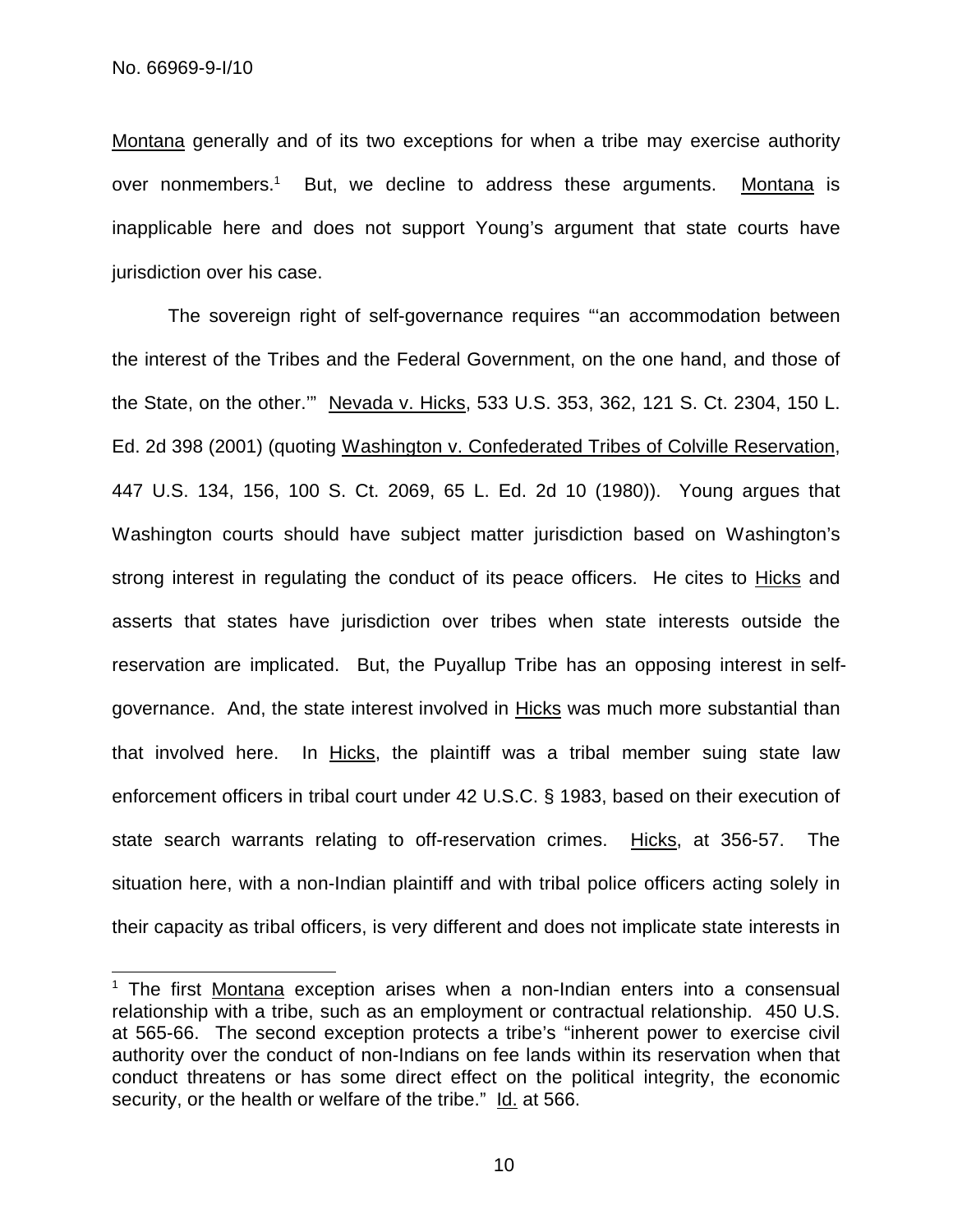the same way.

Young next argues that the 1854 Treaty of Medicine Creek constituted a limited but express Congressional abrogation of the Puyallup Tribe's sovereign immunity. 10 Stat. 1132 (1854). He argues that under the treaty, the Puyallup Indians shall not "shelter or conceal offenders against the laws of the United States, but deliver them up to the authorities for trial." 10 Stat. 1132, art. 8 (1854). Young's argument is unpersuasive. The treaty is inapplicable on its face. The tribe is not concealing any offenders accused of violating United States law. Additionally, waiver of tribal sovereign immunity must be explicit and unequivocal. Santa Clara Pueblo, 436 U.S. at 59. The language of the treaty does not constitute such an explicit or unequivocal abrogation of sovereign immunity here. Young also expressly conceded to the Puyallup Tribe's sovereign immunity in his brief.

#### II. Public Law 280 and RCW 37.12.010

Young argues that the superior court had subject matter jurisdiction over this matter under Public Law 280. Congress enacted Public Law 280 in 1953. Pub. L. No. 85-280, 67 Stat. 588 (1953) (codified at 18 U.S.C. § 1162; 25 U.S.C. §§ 1321-1326; 28 U.S.C. § 1360). Public Law 280 gave states the power to exercise jurisdiction over Indians for civil actions and criminal offenses committed on Indian reservations without the consent of the Indian tribe. Pub. L. 280, § 6; In re Estate of Cross, 126 Wn.2d 43, 47, 891 P.2d 26 (1995). Pursuant to Public Law 280, Washington State extended full criminal and civil concurrent jurisdiction to all fee lands in every Indian reservation and to trust and allotted lands therein when non-Indians were involved.<sup>2</sup> RCW 37.12.010;

<sup>2</sup> The statute states: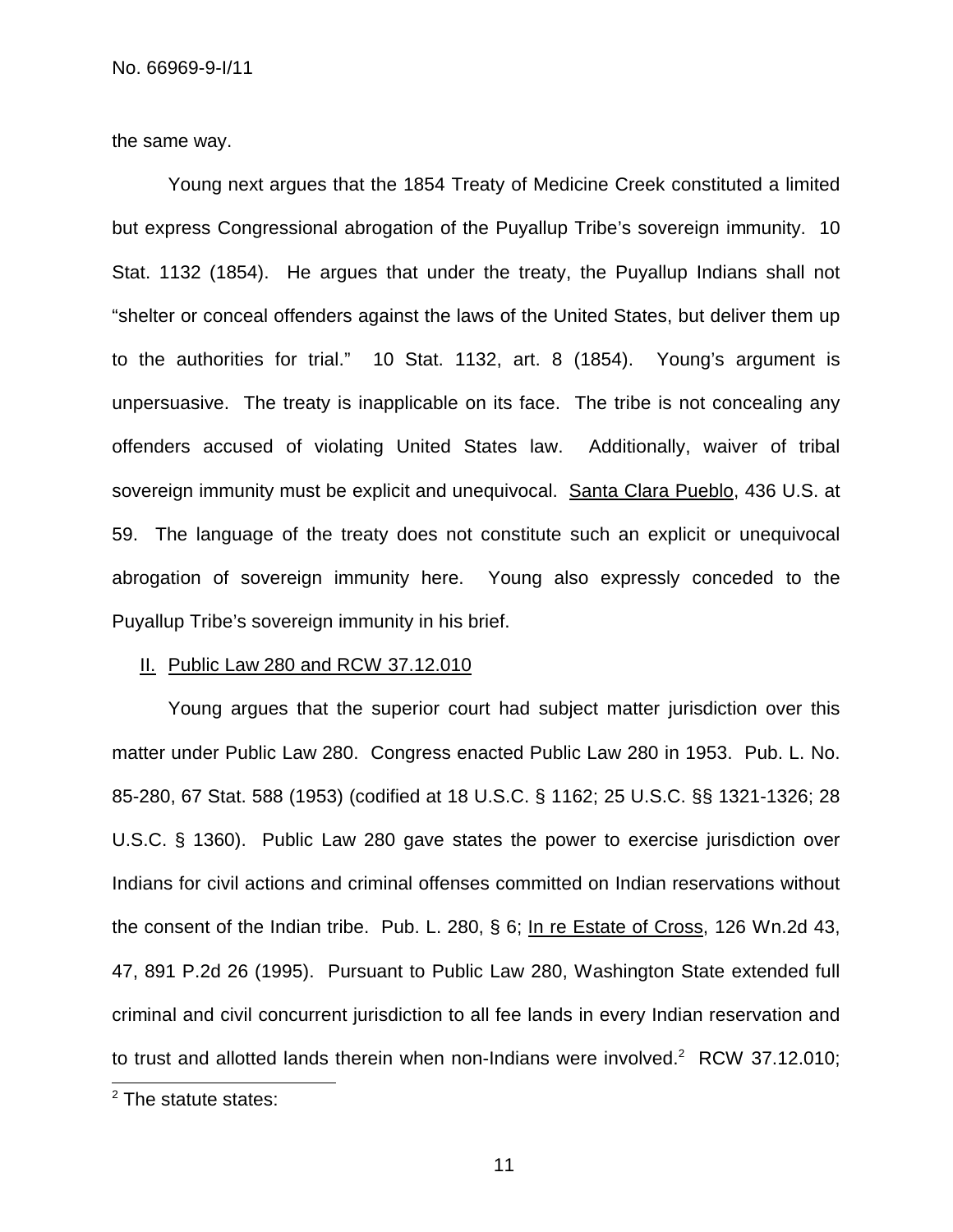Laws of 1963, ch. 36, § 1; Washington v. Confederated Bands & Tribes of Yakima Indian Nation, 439 U.S. 463, 475, 99 S. Ct. 740, 58 L. Ed. 2d 740 (1979).

Young argues that Public Law 280 confers jurisdiction over Young's claims because they involve a dispute between nonmembers. But, this argument is unpersuasive for the same reasons articulated above. Pub. L. 280 and RCW 37.12.010 do not confer subject matter jurisdiction where subject matter jurisdiction is already precluded by sovereign immunity. If the officers in this case were acting in their individual and private capacities as nonmembers, RCW 37.12.010 could confer subject matter jurisdiction on the state, based on the officers' interaction with Young,

- (1) Compulsory school attendance;
- (2) Public assistance;
- (3) Domestic relations;
- (4) Mental illness;
- (5) Juvenile delinquency;
- (6) Adoption proceedings;
- (7) Dependent children; and

(8) Operation of motor vehicles upon the public streets, alleys, roads and highways: PROVIDED FURTHER, That Indian tribes that petitioned for, were granted and became subject to state jurisdiction pursuant to this chapter on or before March 13, 1963 shall remain subject to state civil and criminal jurisdiction as if \*chapter 36, Laws of 1963 had not been enacted.

RCW 37.12.010; Laws of 1963, ch. 36, § 1.

The state of Washington hereby obligates and binds itself to assume criminal and civil jurisdiction over Indians and Indian territory, reservations, country, and lands within this state in accordance with the consent of the United States given by the act of August 15, 1953 (Public Law 280, 83rd Congress, 1st Session), but such assumption of jurisdiction shall not apply to Indians when on their tribal lands or allotted lands within an established Indian reservation and held in trust by the United States or subject to a restriction against alienation imposed by the United States, unless the provisions of RCW 37.12.021 have been invoked, except for the following: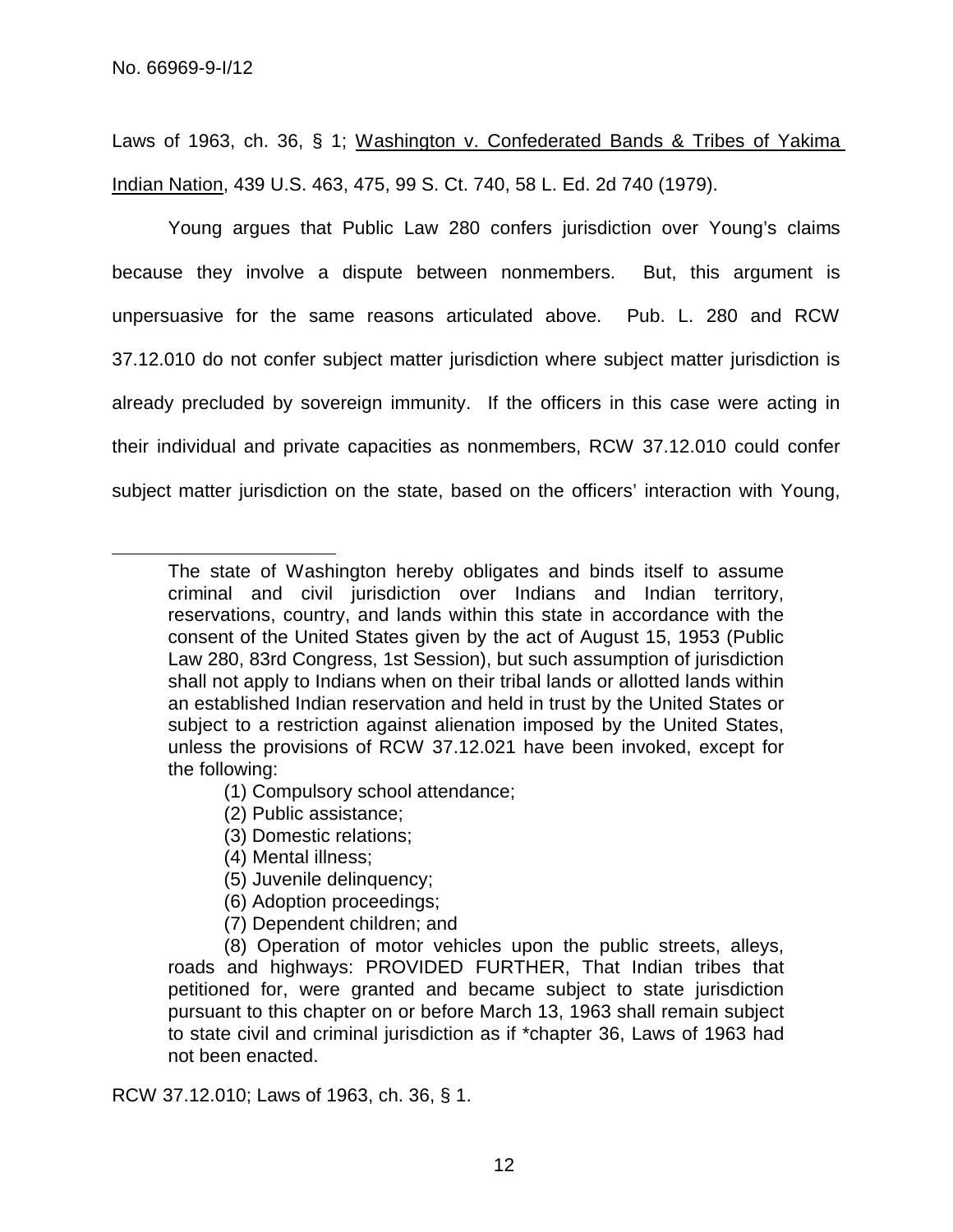also a nonmember. But, the officers were acting in their official capacity as tribal employees, within the scope of the tribe's authority. Schmuck, 121 Wn.2d at 382. RCW 37.12.010 and Pub. L. 280 do not extend the State's jurisdiction to sovereign tribal governments, their entities, or their employees. Wright, 159 Wn.2d at 116. We reject Young's argument and hold that RCW 37.12.010 does not confer jurisdiction on the State.

## III. Young's 42 U.S.C. § 1983 Claim

Young next addresses his constitutional claims arising under 42 U.S.C. § 1983. The trial court's decision to grant dismissal on this claim was presumably not based on a lack of subject matter jurisdiction in the same way that it was for the tort claims. Instead, as respondent Isadore argues, this claim was dismissed because the complaint failed to allege or prove the essential elements of a 42 U.S.C. § 1983 claim.<sup>3</sup>

In order to prevail on his 42 U. S. C. § 1983 claim, a plaintiff must demonstrate two essential elements: (1) that defendant's conduct deprived plaintiff of a constitutionally protected right, and (2) that the deprivation was the result of state action. See, e.g., Sintra, Inc. v. City of Seattle, 119 Wn.2d 1, 11-12, 829 P.2d 765 (1992). Young has failed to satisfy either of these elements.

First, Young argues that the three police officers were state actors. He relies on Bressi v. Ford, 575 F.3d 891, 893 (9th Cir. 2009), a case where tribal police officers set up a roadblock on a state highway that ran through an Indian reservation. A

<sup>&</sup>lt;sup>3</sup> Young argues that Washington state courts have jurisdiction to hear his case because tribal courts lack jurisdiction over matters of federal law, including, specifically, civil rights claims. As an initial matter, this argument is based on a flawed premise. Young contends that where a tribal court lacks jurisdiction to hear a claim, State jurisdiction must automatically arise, be he fails to provide support for this assertion.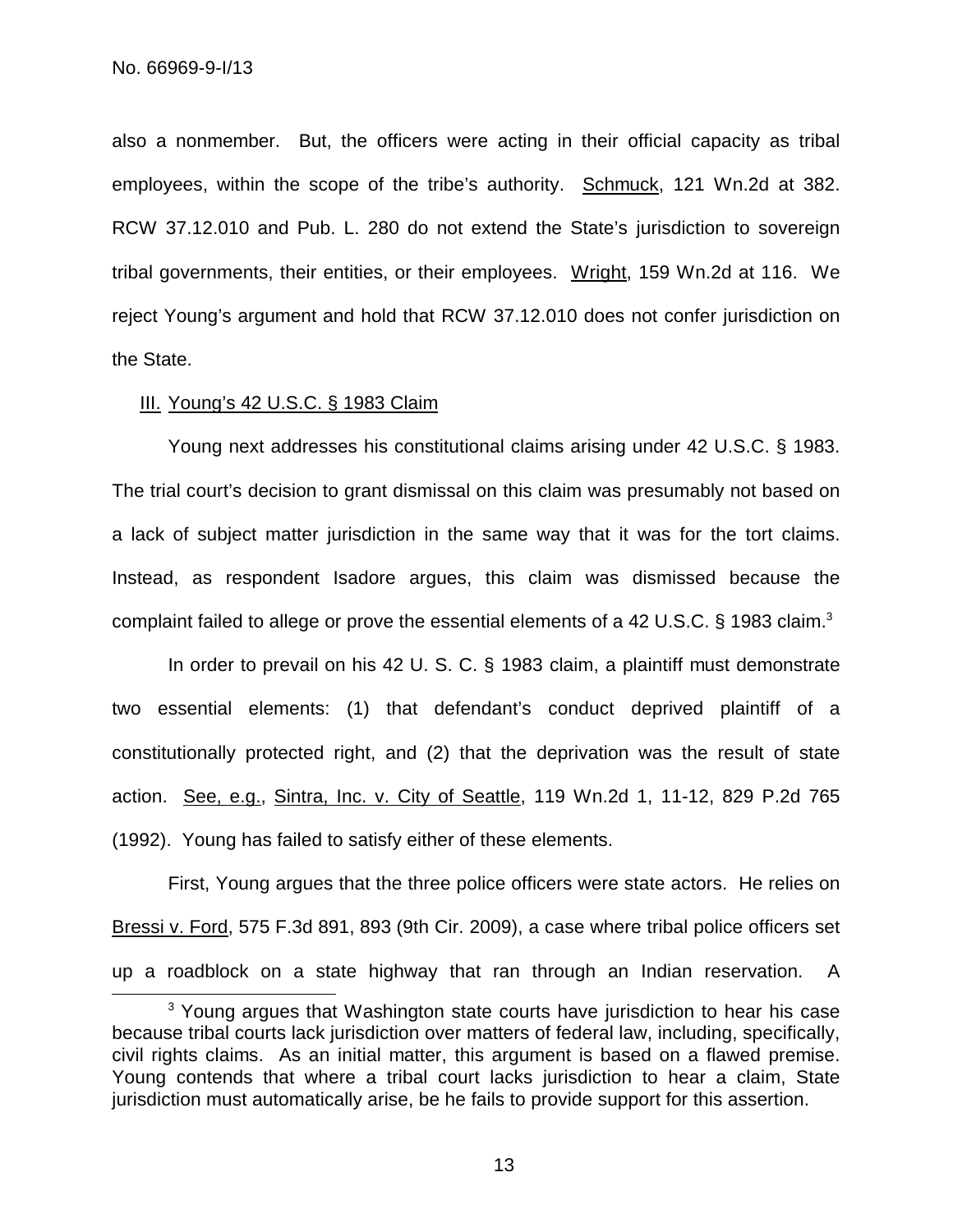No. 66969-9-I/14

nonmember alleged that the officers violated his constitutional rights by detaining him for four hours without probable cause. Id. at 894. The roadblock, the arrest of non-Indians, and the issuance of citations for violation of state law, were all done under the color of state law. Id. at 897. The officers in that case conceded that they were acting under color of state law, based on their certification as Arizona Peace Officers. Id. at 895. Accordingly, the officers were obliged to follow constitutional safeguards and were subject to a 42 U.S.C. § 1983 claim if they failed to do so. Bressi, 575 F.3d at 897. But, Bressi is plainly distinguishable from the facts here. The three police officers in this case were not enforcing state law on a state highway, but were enforcing tribal law on tribal lands. And, their authority under tribal law to detain a non-Indian trespasser on tribal lands is well established. See, e.g., Schmuck, 121 Wn.2d at 387- 88.

Young's complaint asserted that the officers took state action based on the fact that they are commissioned peace officers pursuant to Washington's tribal police officer certification statute, RCW 43.101.157. RCW 43.101.157(1) provides:

Tribal governments may voluntarily request certification for their police officers. Tribal governments requesting certification for their police officers must enter into a written agreement with the commission. The agreement must require the tribal law enforcement agency and its officers to comply with all of the requirements for granting, denying, and revoking certification as those requirements are applied to peace officers certified under this chapter and the rules of the commission.

Young provides evidence that the three officers attended academy classes and were certified through the Washington State Criminal Justice Training Commission. But, while RCW 43.101.157(1) provides a mechanism for tribal officers to gain state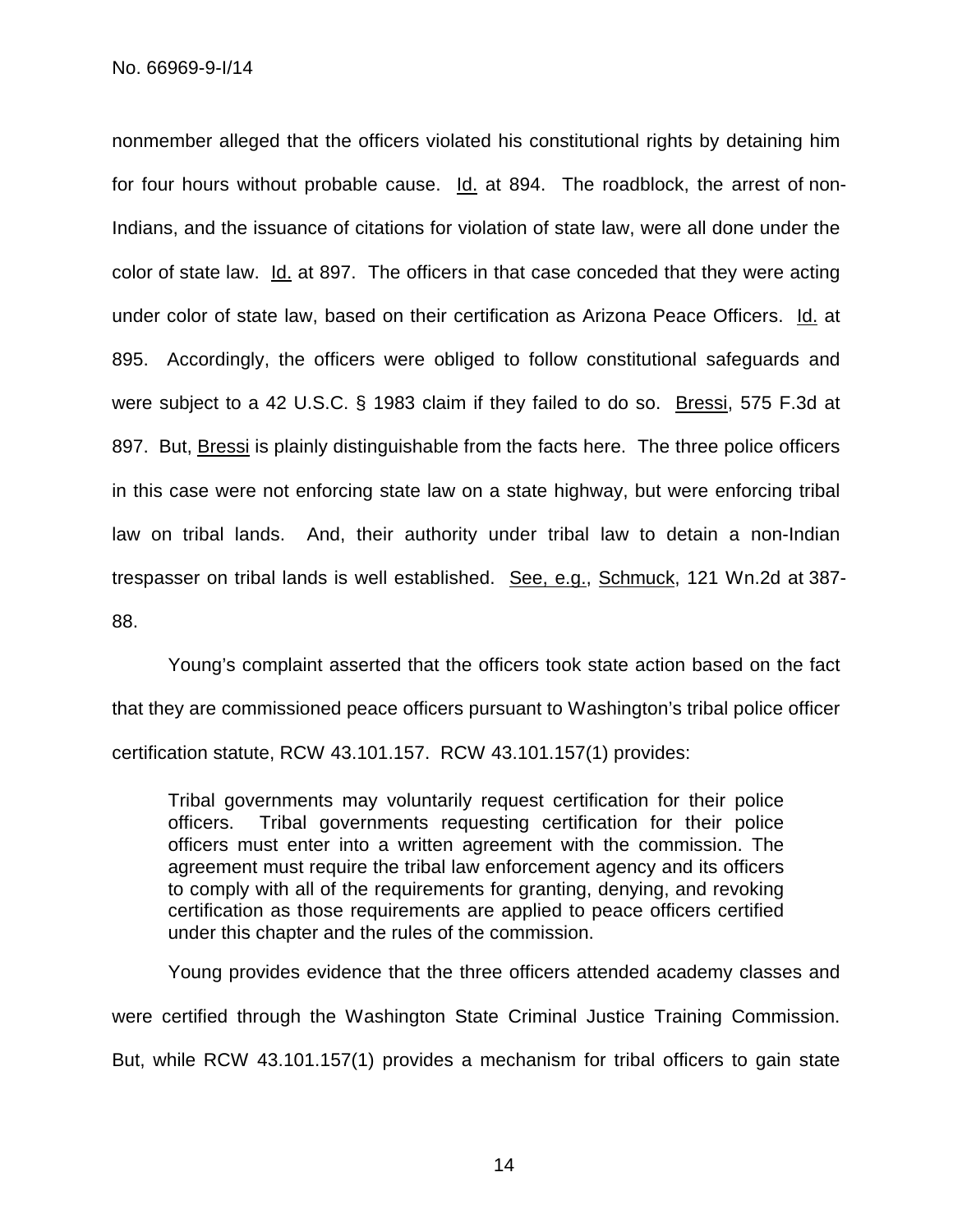certification, the mere fact that the officers took certification classes does not establish that they were conducting state action when they detained Jeffry Young. The more relevant analysis is the actual function of the action taken by the officers and whether that action was an exercise of either tribal or state authority. The **Bressi** court, in analyzing the nature of the officers' action in setting up the roadblock, stated:

These actions established, beyond any dispute of fact, that the roadblock functioned not merely as a tribal exercise, but also as an instrument for the enforcement of state law. We emphasize function, rather than intent, because function is a more readily ascertainable guide to conduct and furnishes a more practical rule for determining whether a roadblock is operated (at least in part) under color of state law.

Bressi, 575 F.3d at 897. Here, the officers were acting under their tribal authority, fulfilling their professional duties. There are no facts demonstrating that they acted jointly with, or under authority of any agency of Washington State government, nor were they enforcing Washington State laws. We hold that the officers' action did not constitute state action, and thus, that Young has not supported his 42 U.S.C. § 1983 claim.

Young also fails to satisfy the other element of a 42 U.S.C. § 1983 claim, that the officers' conduct deprived him of a constitutionally protected right. Sintra, 119 Wn.2d at 11-12. This is because the United States Constitution constrains the federal and state governments, but it does not generally apply in the same way to Indian tribes.

As separate sovereigns pre-existing the Constitution, tribes have historically been regarded as unconstrained by those constitutional provisions framed specifically as limitations on federal or state authority. Thus in Talton v. Mayes, 163 U.S. 376[, 16 S. Ct. 986, 41 L. Ed. 196] (1896), [the U.S. Supreme Court] held that the Fifth Amendment did not "operat[e] upon" "the powers of local self-government enjoyed" by the tribes.